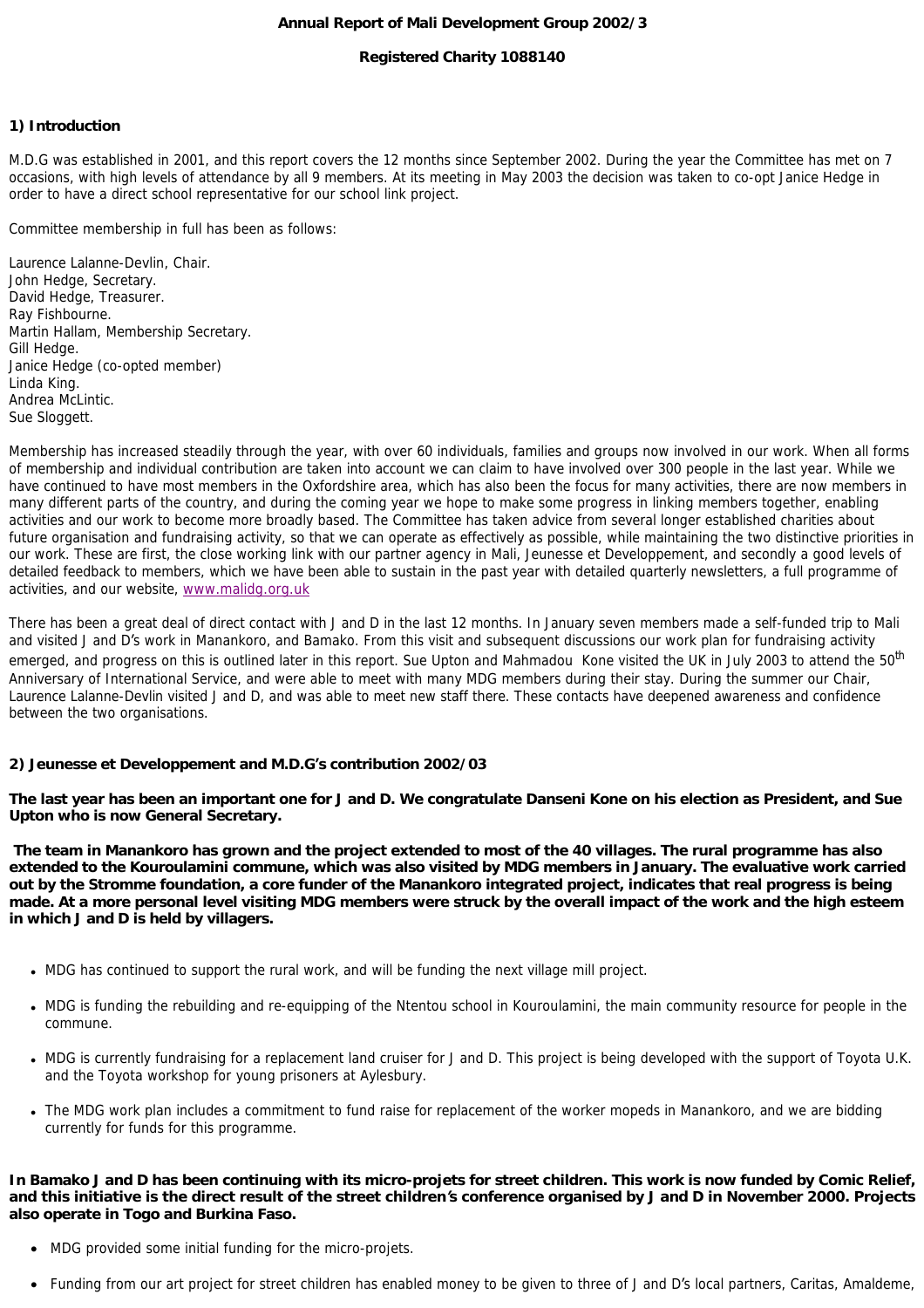and the Bolle Detention Centre for young offenders. At Bolle the money was used to support a garden project. Links made with Bolle are being maintained and we hope that this will develop into a wider link with agencies here.

## *J and D are the leading agency in francophone West Africa on Reflect literacy and citizenship work. This approach is used in Manankoro.*

- MDG has continued as the UK link between J and D and ActionAid, the funders of J and D's co-ordination work. Funding is now provided through MDG.
- MDG has worked in the UK to make reflect better known through a range of promotional activities.

## In Bamako, J and D undertake a range of youth work, including peer education programmes on reproductive health and *recreational activities.*

- MDG is applying for funds to support the peer education programme in the longer term.
- We have provided computer equipment through Computers for Charity, both to improve facilities at the J and D offices and for training and communication purposes.
- MDG is seeking funding for research into young people's needs in the Bamako 4 Commune.
- · MDG sponsored a football tournament for boys and girls, which took place in July 2003, and was highly successful. Our Chair was able to present the prizes, and young people's football has also benefited from the generous donation of football kit by the Football Association, which we were able to obtain.
- Links have now been established through MDG and J and D between 3 primary schools in England (in West London, Didcot and Bristol) and the Sangare Primary School in Bamako, where there is a special interest in ecology.

## **3) Fundraising activities and promotional events.**

As the accounts will indicate the last 12 months have seen a significant increase in money raised. Given the commitments in the work plan it is important that we continue this progress. The number of events has been steadily increasing, and it is very pleasing that more members are now running events and activities for us. Large or small the great advantage of a range of events is that they bring new people in, and enable us to promote our work, and an awareness of Mali.

Some indication of events and activities is given in the following list:

- · **A second tipi weekend including a Bogolan Workshop**
- · **Country walks and lunches**
- · **Art Exhibition at the Oxford Playhouse, including public presentation for Africa Week.**
- · **Support from the Truckfest music festival, and help given to stewarding.**
- · **Donation of profits from the Sista Slap Drum troupe's CDs. More copies are available!**
- · **A Barbecue and farm trail**
- · **Boot fairs and market stalls.**
- · **A 'house concert'**

We are always keen to have more activities and a fuller programme, so if you have ideas please let us know. Exciting events in prospect include a mass sponsored parachute jump! A list of forthcoming events will be provided to accompany this report.

Regular donors on Standing Orders have provided our bedrock income, and we have also had a number of individual donations, including a major individual donation towards the Toyota project. It has been very pleasing, too, to have contributions from groups and schools. The Didcot Combined 6<sup>th</sup> Form and the Ladygrove Park Primary School donations were especially appreciated and gave us the opportunity to tell young people about MDG and Mali.

Our promotional activity has been helped by the redesign of our literature and the maintenance of our website. Andrea McLintic's design work makes a particularly important contribution to the work of J and D.

On the basis of some additional funding from International Service, through its recent successful Comic Relief bid to support J and D micro projets we will aim to develop further our promotional work in the coming year.

#### **4) Networking and links with other organisations.**

Since one of our functions within the J and D/MDG partnership is to provide links with UK organisations we have again worked to develop